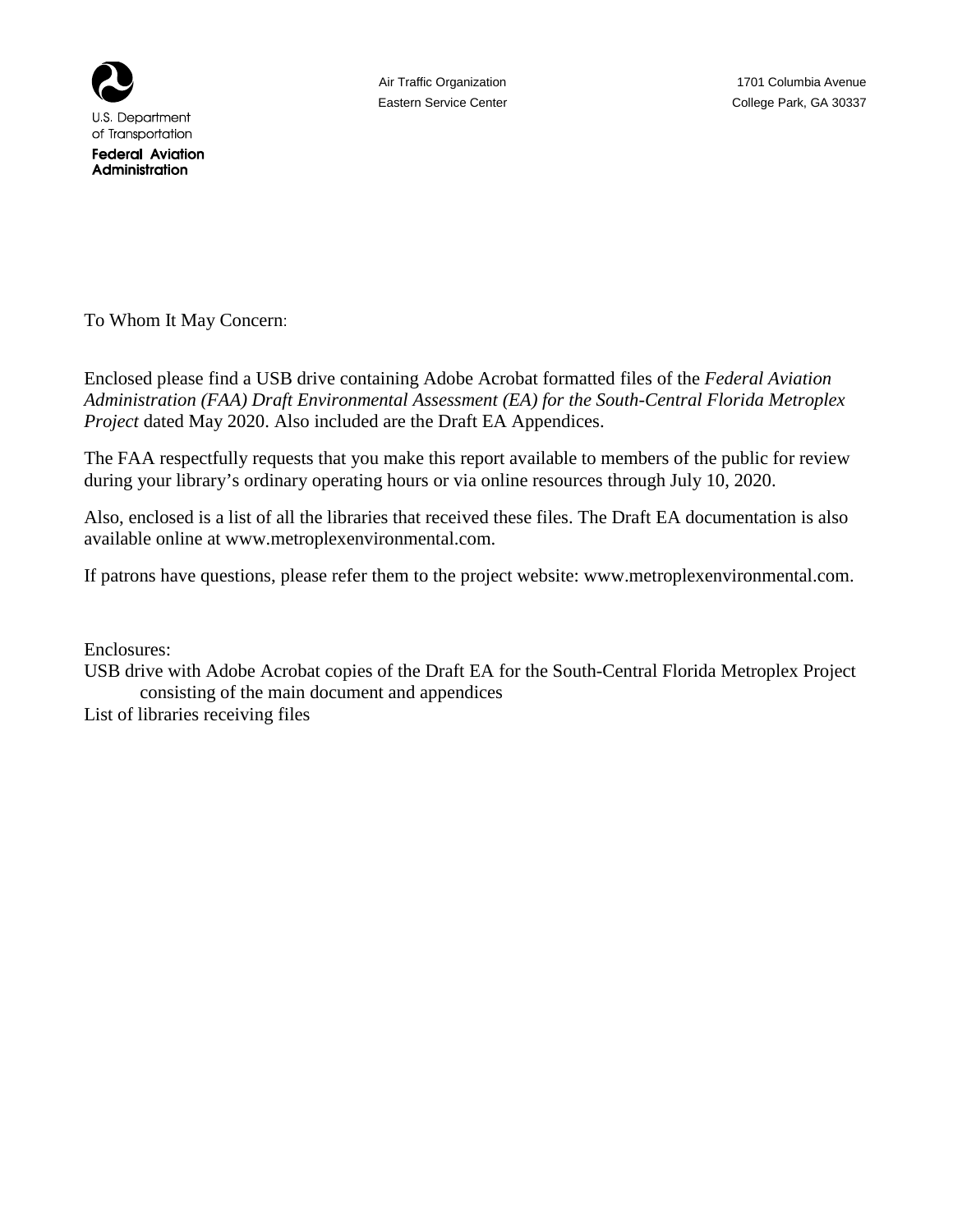## **South-Central Florida Metroplex**

The FL Metroplex Project Draft EA electronic documents are available for review at the following libraries:

| <b>County</b>  | <b>Library Name</b>                | <b>Address</b>                                      | Phone        |
|----------------|------------------------------------|-----------------------------------------------------|--------------|
| Alachua        | Alachua County Library HQ          | 401 E. University Ave., Gainesville, FL 32601       | 352-334-3900 |
|                | Millhopper Branch Library          | 3145 NW 43rd St., Gainesville, FL 32606             | 352-334-1272 |
|                | Tower Road Branch Library          | 3020 SW 75th St., Gainesville, FL 32608             | 352-333-2840 |
| Brevard        | Catherine S. Rood Central Library  | 308 Forrest Ave., Cocoa, FL 32922                   | 321-633-1792 |
|                | Franklin T. DeGroodt Library       | 6475 Minton Rd. SE, Palm Bay, FL 32909              | 321-952-6317 |
|                | Suntree/Viera Library              | 902 Jordan Blass Dr., Melbourne, FL 32940           | 321-255-4404 |
| <b>Broward</b> | <b>Broward County Main Library</b> | 100 S. Andrews Ave., Ft. Lauderdale, FL 33301       | 954-357-7444 |
|                | Weston Branch Library              | 4205 Bonaventure Blvd., Weston, FL 33332            | 954-357-5420 |
|                | Leon Slatin Branch Library         | 1856A W. Hillsboro Blvd., Deerfield Beach, FL 33442 | 954-357-7740 |
|                | Northwest Regional Library         | 3151 N. University Dr., Coral Springs, FL 33065     | 954-357-7990 |
|                | West Regional Library              | 8601 W. Broward Blvd., Plantation, FL 33324         | 954-765-1560 |
| Charlotte      | <b>Englewood Charlotte Library</b> | 3450 North Access Rd., Englewood, FL 34224          | 941-681-3736 |
|                | Mid-County Regional Library        | 2050 Forrest Nelson Blvd., Port Charlotte, FL 33952 | 941-613-3160 |
|                | Punta Gorda Charlotte Library      | 401 Shreve St., Punta Gorda, FL 33950               | 941-833-5460 |
| Citrus         | Coastal Region Library             | 8619 W. Crystal St., Crystal River, FL 34428        | 352-795-3716 |
|                | Homosassa Public Library           | 4100 S. Grandmarch Ave., Homosassa, FL 34446        | 352-628-5626 |
|                | Lakes Region Library               | 1511 Druid Rd., Inverness, FL 34452                 | 352-726-2357 |
| Collier        | East Naples Branch Library         | 8787 Tamiami Trail E., Naples, FL 34113             | 239-252-7140 |
|                | Everglades City Branch Library     | 102 Copeland Ave. N, Everglades City, FL 34139      | 239-695-2511 |
|                | Immokalee Branch Library           | 417 N. 1st St., Immokalee, FL 34142                 | 239-252-7073 |
| DeSoto         | DeSoto County Library              | 125 N. Hillsborough Ave., Arcadia, FL 34266         | 863-993-4851 |
| Flagler        | Main Palm Coast Library            | 2500 Palm Coast Pkwy. NW, Palm Coast, FL 32137      | 386-446-6763 |
|                | <b>Bunnell Branch Library</b>      | 103 E. Moody Blvd., Bunnell, FL 32110               | 386-437-7390 |
| Glades         | <b>Glades County Library</b>       | 201 Riverside Dr., Moore Haven, FL 33471            | 863-946-0744 |
| Hardee         | Hardee County Library              | 315 N. 6th Ave., Wauchula, FL 33873                 | 863-773-6438 |
| Hendry         | Clewiston Public Library           | 120 W. Osceola Ave., Clewiston, FL 33440            | 863-983-9194 |
|                | <b>Barron Library</b>              | 461 N. Main St., LaBelle, FL 33934                  | 863-675-0833 |
|                | Florida B. Thomas Library          | 1010 J Harlem Academy Ave., Clewiston, FL 33440     | 863-902-3322 |
| Hernando       | Hernando County Main Library       | 238 Howell Ave., Brooksville, FL 34601              | 352-754-4043 |
|                | Spring Hill Branch Library         | 9220 Spring Hill Dr., Spring Hill, FL 34608         | 352-754-4043 |
|                | East Hernando Branch Library       | 6457 Windmere Rd., Brooksville, FL 34602            | 352-754-4043 |
| Highlands      | Lake Placid Memorial Library       | 205 W. Interlake Blvd. #9643, Lake Placid, FL 33852 | 863-699-3705 |
|                | Avon Park Library                  | 100 N. Museum Ave., Avon Park, FL 33825             | 863-452-3803 |
|                | Sebring Public Library             | 319 W. Center Ave., Sebring, FL 33870               | 863-402-6716 |
| Hillsborough   | Bloomingdale Regional Library      | 1906 Bloomingdale Ave., Valrico, FL 33596-6204      | 813-273-3652 |
|                | Jan K. Platt Regional Library      | 3910 S. Manhattan Ave., Tampa, FL 33611-1214        | 813-273-3652 |
|                | Jimmie B. Keel Regional Library    | 2902 W. Bearss Ave., Tampa, FL 33618-1828           | 813-273-3652 |
|                | New Tampa Regional Library         | 10001 Cross Creek Blvd., Tampa, FL 33647-2581       | 813-273-3652 |
|                | SouthShore Regional Library        | 15816 Beth Shields Way, Ruskin, FL 33573-4903       | 813-273-3652 |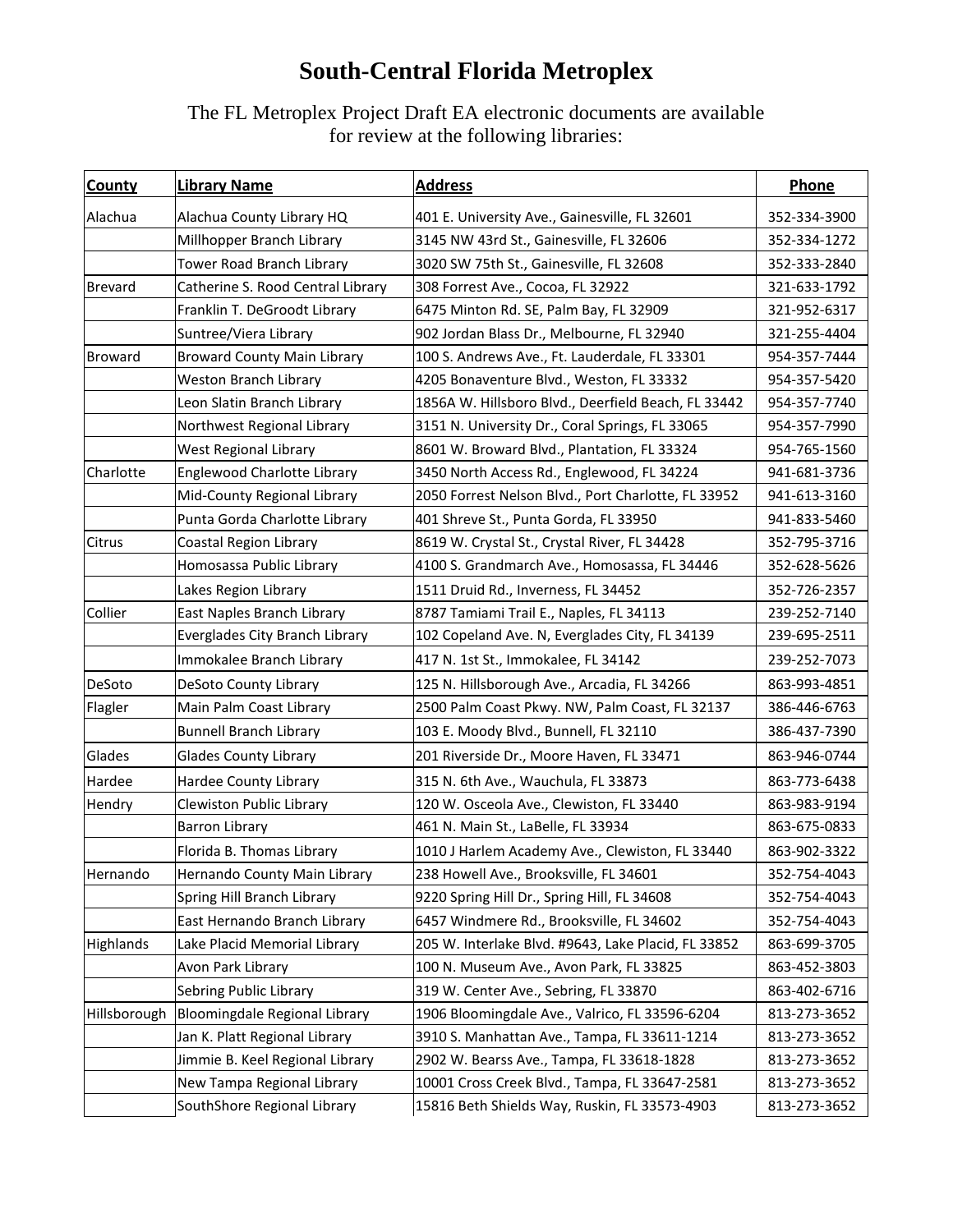| <b>County</b>       | <b>Library Name</b>               | <b>Address</b>                                  | Phone        |
|---------------------|-----------------------------------|-------------------------------------------------|--------------|
|                     | Town 'N Country Regional Library  | 7606 Paula Dr., Suite 120, Tampa, FL 33615-4116 | 813-273-3652 |
| <b>Indian River</b> | Indian River County Main Library  | 1600 21st St., Vero Beach, FL 32960             | 772-770-5060 |
|                     | North Indian River County Library | 1001 Sebastian Blvd., Sebastian, FL 32958       | 772-589-1355 |
| Lake                | <b>Astor County Library</b>       | 54905 Alco Rd., Astor, FL 32101                 | 352-759-9913 |
|                     | East Lake County Library          | 31340 S. County Rd 437, Sorrento, FL 32776      | 352-383-9980 |
|                     | Cagan Crossings Community Library | 16729 Cagan Oaks, Clermont, FL 34714            | 352-243-1840 |
| Lee                 | Fort Myers Regional Library       | 2450 First St., Fort Myers, FL 33901            | 239-533-4400 |
|                     | East County Regional Library      | 881 Gunnery Rd. N, Lehigh Acres, FL 33971       | 239-533-4400 |
|                     | South County Regional Library     | 21100 Three Oaks Pkwy., Estero, FL 33928        | 239-533-4400 |
| Levy                | Williston Public Library          | 10 SE First St., Williston, FL 32696            | 352-528-2313 |
|                     | Luther Callaway Public Library    | 104 NE 3rd St., Chiefland, FL 32626             | 352-493-2758 |
|                     | A.F. Knotts Public Library        | 11 56th St., Yankeetown, FL 34498               | 352-447-4212 |
| Manatee             | Downtown Central Library          | 1301 Barcarrota Blvd. W., Bradenton, FL 34205   | 941-748-5555 |
|                     | <b>Braden River Library</b>       | 4915 53rd Ave. E, Bradenton, FL 34203           | 941-727-6079 |
| Marion              | Marion County Library HQ          | 2720 E. Silver Springs Blvd., Ocala, FL 34470   | 352-671-8551 |
|                     | Dunnellon Public Library          | 20351 Robinson Rd., Dunnellon, FL 34431         | 352-438-2520 |
|                     | Fort McCoy Public Library         | 14660 NE Hwy. 315, Fort McCoy, FL 32134         | 352-438-2560 |
| Martin              | Elisabeth Lahti Library           | 15200 SW Adams Ave., Indiantown, FL 34956       | 772-597-4200 |
|                     | Peter & Julie Cummings Library    | 2551 SW Matheson Ave., Palm City, FL 34990      | 772-288-2551 |
|                     | Hobe Sound Public Library         | 10595 SE Federal Hwy., Hobe Sound, FL 33445     | 772-546-2257 |
| Miami-Dade          | Miami-Dade Main Library           | 101 W. Flagler St., Miami, FL 33130             | 305-375-2665 |
|                     | North Dade Regional Library       | 2455 NW 183 St., Miami Gardens, FL 33056        | 305-625-6424 |
|                     | West Kendall Regional Library     | 10201 Hammocks Blvd. #159, Miami, FL 33196      | 305-385-7135 |
|                     | West Dade Regional Library        | 9445 Coral Way, Miami, FL 33165                 | 305-553-1134 |
|                     | South Dade Regional Library       | 10750 SW 211 St., Cutler Bay, FL 33189          | 305-233-8140 |
| Monroe              | Key West Public Library           | 700 Fleming St., Key West, FL 33040             | 305-292-3595 |
|                     | Key Largo Public Library          | 101485 Overseas Hwy., Key Largo, FL 33036       | 305-664-4645 |
|                     | Marathon Public Library           | 3251 Overseas Hwy., Marathon, FL 33050          | 305-743-5156 |
| Okeechobee          | Okeechobee County Public Library  | 206 SW 16th St., Okeechobee, FL 34974           | 863-763-3536 |
| Orange              | Alafaya Branch Library            | 12000 E. Colonial Dr., Orlando, FL 32826        | 407-835-7323 |
|                     | North Orange Branch Library       | 1211 E. Semoran Blvd., Apopka, FL 32703         | 407-835-7323 |
|                     | Orlando Public Library            | 101 E. Central Blvd., Orlando, FL 32801         | 407-835-7323 |
|                     | South Creek Branch Library        | 1702 Deerfield Blvd., Orlando, FL 32837         | 407-832-7323 |
|                     | West Oaks Branch Library          | 1821 E. Silver Star Rd., Ocoee, FL 34761        | 407-835-7323 |
| Osceola             | West Osceola Branch Library       | 301 Campus St., Celebration, FL 34747           | n/a          |
|                     | Poinciana Branch Library          | 101 N. Doverplum Ave., Kissimmee, FL 34758      | n/a          |
|                     | Kenansville Branch Library        | 1154 S. Canoe Creek Rd., Kenansville, FL 34739  | n/a          |
| Palm Beach          | Palm Beach County Main Library    | 3650 Summit Blvd., W. Palm Beach, FL 33406      | 561-233-2600 |
|                     | Belle Glade Branch Library        | 725 NW 4th St., Belle Glade, FL 33430           | 561-996-3453 |
|                     | Acreage Branch Library            | 15801 Orange Blvd., Loxahatchee, FL 33470       | 561-681-4100 |
|                     | West Boynton Branch Library       | 9451 Jog Rd., Boynton Beach, FL 33437           | 561-734-5556 |
|                     | Okeechobee Blvd. Branch Library   | 5689 Okeechobee Rd., W. Palm Beach, FL 33417    | 561-233-1880 |
| Pasco               | Hudson Regional Library           | 8012 Library Rd., Hudson, FL 34667              | 727-861-3040 |